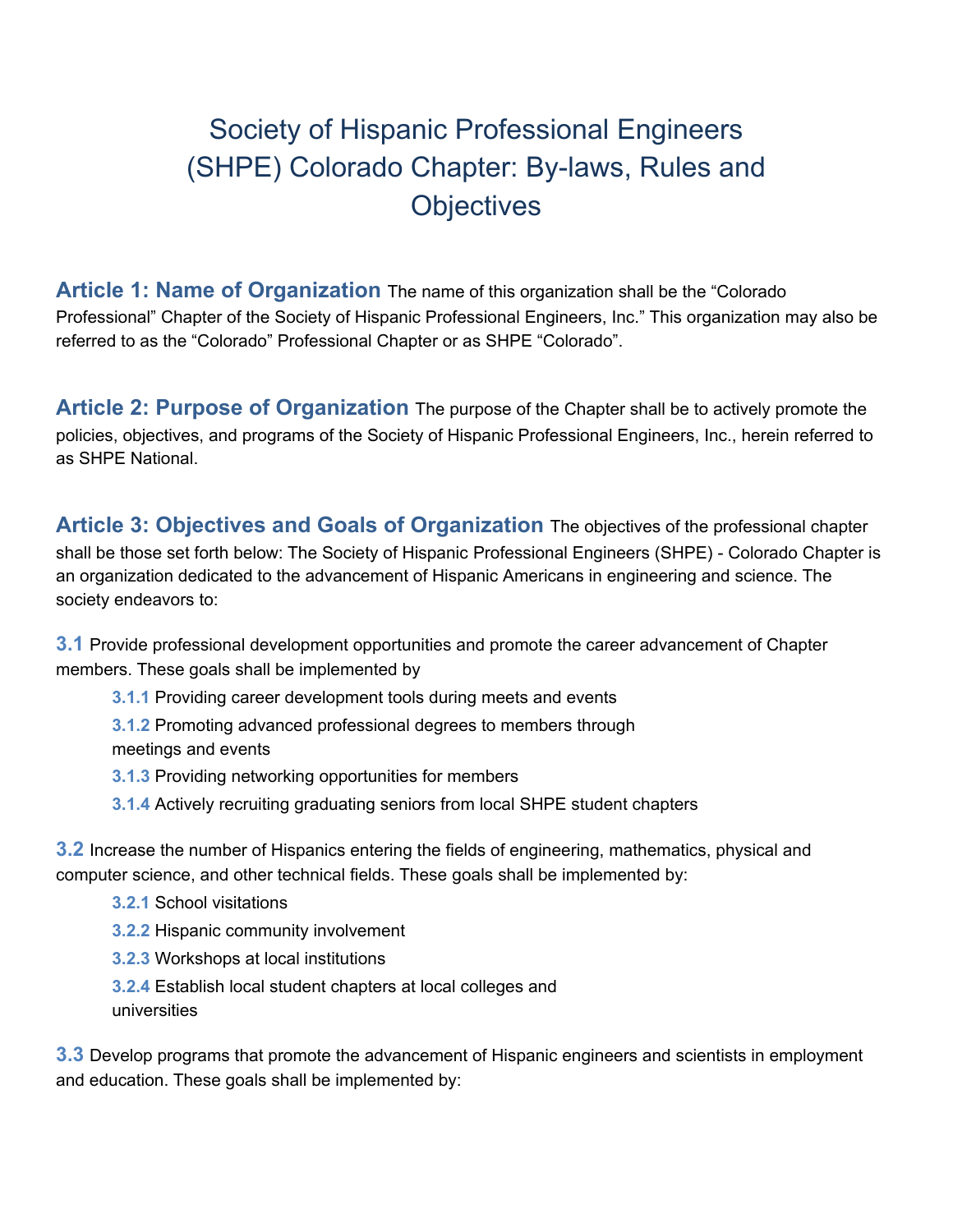- **3.3.1** Career/employment workshops
- **3.3.2** Technical seminars and symposia

**3.4** Develop programs benefiting Hispanics seeking careers in engineering or technical fields. These goals shall be implemented by:

- **3.4.1** Scholarship programs
- **3.4.2** Recruitment programs
- **3.4.3** Tutoring programs
- **3.4.4** Curriculum assistance

**3.5** Provide a forum for and to encourage: the exchange of technical information, professional development, and entrepreneurial opportunities.

**3.6** Inform the general public of technical contributions and achievements of Hispanics by newsletters and awards programs.

# **Article 4: Membership and Privileges**

**4.1 Regular Membership** Regular members shall be entitled to cast one vote in the election (per Article VI) of officers and in all business that the Executive Board of Directors (EBOD) refers to the membership. Regular members may hold office (Per Article 4) and may also nominate themselves or qualified individuals for Chapter and/or National Office.

### **Membership shall be determined after an application has been submitted and approved by SHPE National concurrence.**

**4.2 Industrial/Organizational Members** Industrial/Organizational members shall be businesses or organizations, which support and pursue the objectives and goals of the chapter. Industrial/Organizational members shall not be entitled to vote nor hold office in the chapter. Industrial/Organizational members shall be extended all privileges of membership less those exempted above.

**4.3 Termination of Membership** Any member may terminate his/her membership upon written notification of the effective date of resignation to the EBOD. The chapter may, by a two-thirds (2/3) majority vote of the entire membership , terminate a person's membership from the chapter for any infraction of the bylaws, rules and/or regulations of the chapter.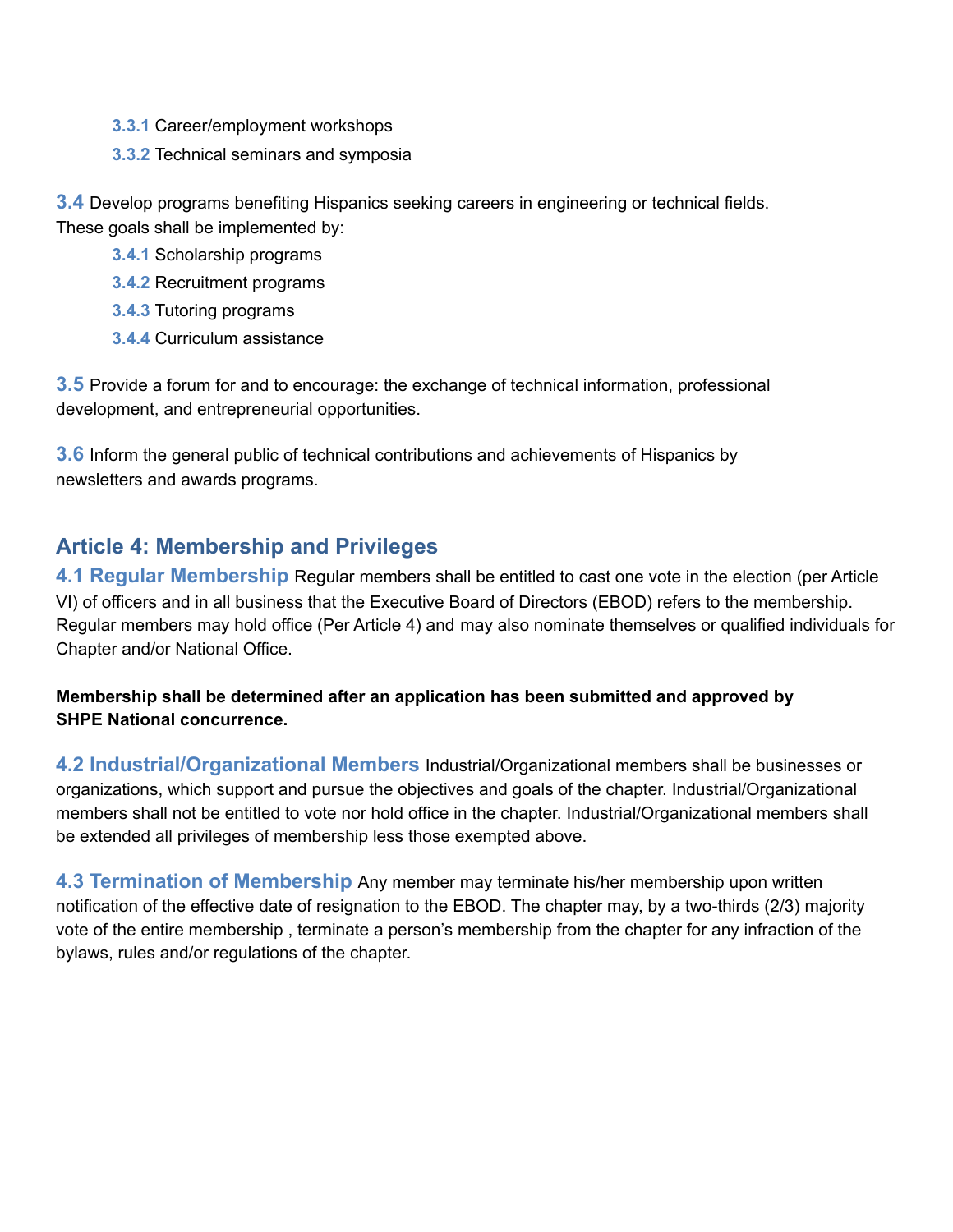# **Article 5: Executive Board of Directors**

**5.1 Administration** The Executive Board of Directors (EBOD) consisting of the elected officers shall administer the affairs of the Chapter. The EBOD operates and makes decisions based upon group majority rule and is presided over by the President. The EBOD shall be responsible for all business concerning the Chapter. The EBOD shall set and establish policy for the Chapter. The administration of the EBOD policy and the management of the day-to-day affairs of the Chapter are delegated to the officers as specified herein.

**5.2 The Elected Officers** The elected officers shall consist of a President and 7 Vice Presidents (VP), including VP of Finance, VP of Operations, VP of Corporate Relations, VP of Communications, VP of Membership, VP of Student Relations, and VP of Professional Development. They will collectively be responsible for treasury and administrative activities, as well as, those defined in the subsequent sections.

#### **5.2.1 President**

*5.2.1.1* Represent the SHPE Colorado Professional Chapter

*5.2.1.2* Be the point of contact for the organizational and financial matters of the Chapter, as well as, all other business concerning the Chapter according to policies and guidelines set and approved by the EBOD or the chapter

*5.2.1.3* Chair and preside at EBOD, general, and special meetings

*5.2.1.4* Be one of the two people (the other being the VP of Finance) responsible to sign any documents related to financial matters, i.e. proposals, checks, etc.

- *5.2.1.5* Oversee changes and amendments to the Chapter Bylaws
- *5.2.1.6* Handle agendas during EBOD meetings

#### **5.2.2 VP of Finance**

- *5.2.2.1* Be responsible in collection of dues
- *5.2.2.2* Disbursement of authorized funds
- *5.2.2.3* Banking and accounting of all Chapter funds

*5.2.2.4* Prepare and submit monthly financial reports listing all liabilities and assets of the chapter to the EBOD if requested

*5.2.2.5* File an annual financial report with SHPE National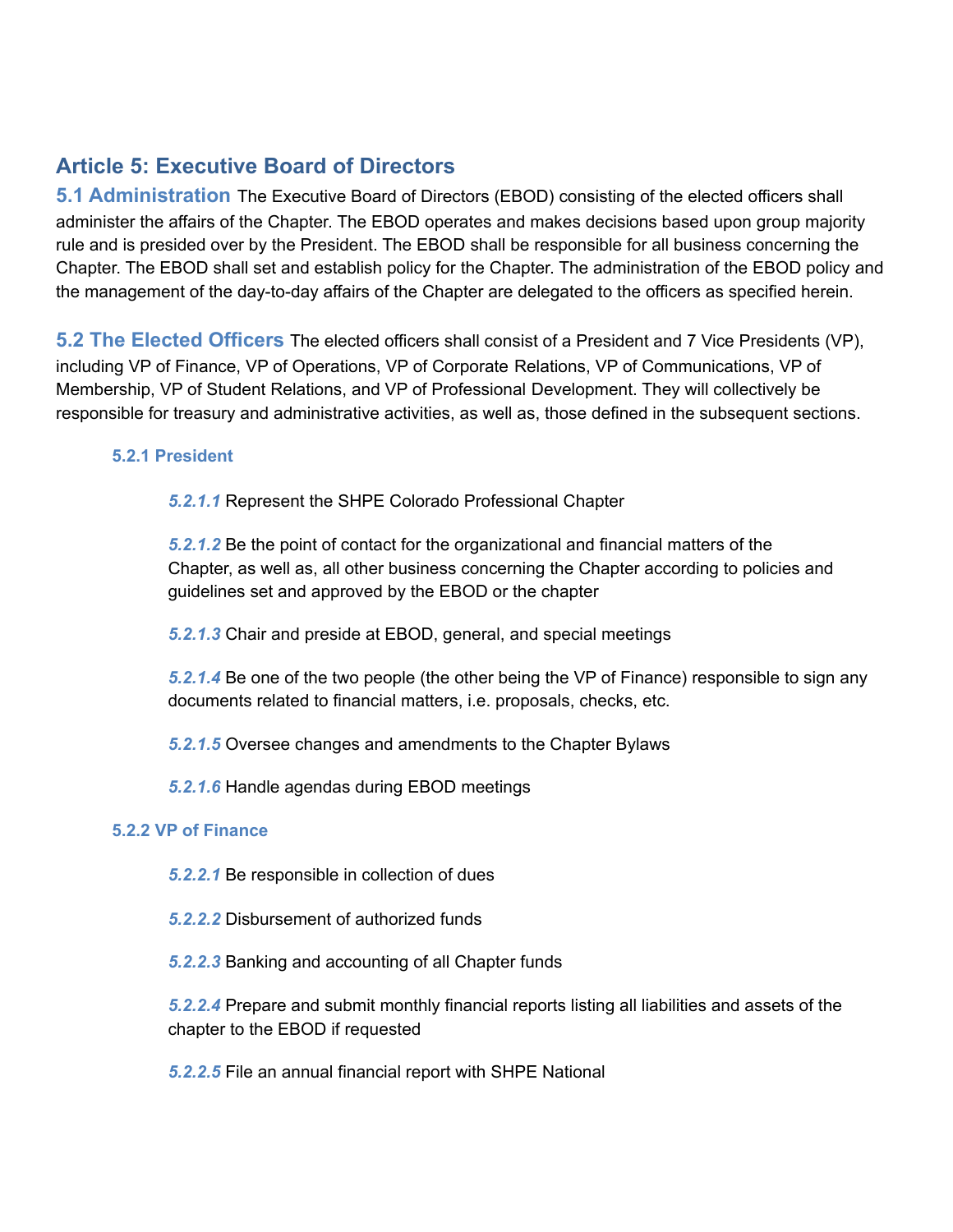*5.2.2.6* Handle all financial reports required by State and/or Federal Governments

*5.2.2.7* Transfer all financial reports in hard and electronic copy to the succeeding VP of Finance within 30 days of termination of their term

*5.2.2.8* Maintain contact with VP of Corporate Relations especially in the interest of dues collection

#### **5.2.3 VP of Operations**

*5.2.3.1* Be responsible for the establishment of programs aimed at cultural development

*5.2.3.2* Be responsible for reserving facilities for Chapter related events

*5.2.3.3* Be present at event planning meetings with external partners in order to ensure Chapter fulfills expectations for said event

#### **5.2.4 VP of Corporate Relations**

*5.2.4.1* Be responsible for maintaining contact with corporate contacts, sponsors, and organizations the Chapter has partnered with

*5.2.4.2* Maintain contact with VP of Finance to ensure sponsor funding is transferred to account

*5.2.4.3* Develop sponsor brochure to reach out to new and existing sponsors

#### **5.2.5 VP of Communications**

*5.2.5.1* Maintain all official records of the Chapter

*5.2.5.2* Maintain the official membership roster

*5.2.5.3* Meet all National requirements in submitting membership forms and dues to National within 30 days of receipt

*5.2.5.4* Serve all notices required by law or the Bylaws of the Chapter

*5.2.5.5* Coordinate the election of officers

*5.2.5.6* Transfer all official records of the Chapter in hard and electronic copy to the succeeding VP of Communications within 30 days of termination of their term.

#### **5.2.6 VP of Membership**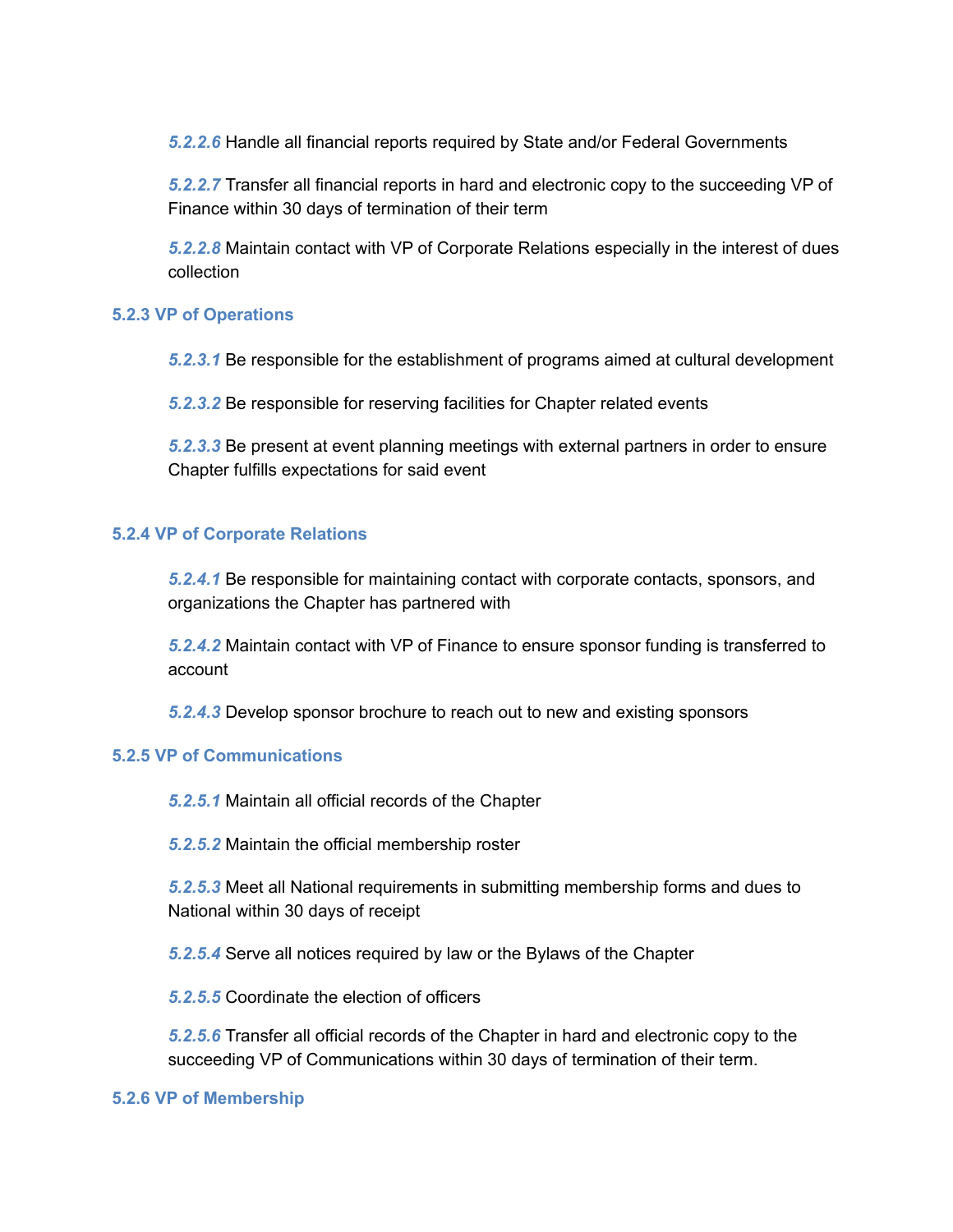*5.2.6.1* Use social media methodologies, along with the VP of Communications, to ensure an appealing organization is portrayed to our members

*5.2.6.2* Communicate with Employee Resource Groups from corporations residing in Colorado

*5.2.6.3* Manage membership surveys to understand membership desires and expectations

*5.2.6.4* Keep track of registered and in-site attendance for each of the performed events by the Chapter

*5.2.6.5* Attain or maintain a predetermined number of paid members, planned during the beginning of each year cycle by the Chapter board of directors

#### **5.2.7 VP of Student Relations**

*5.2.7.1* Interact with the student chapters in the state

*5.2.7.2* Obtain feedback from students regarding their needs from the professional chapter

*5.2.7.3* Coordinate communication and planning efforts for social and professional events with student chapters

*5.2.7.4* Aid graduating students transitioning into professional members in the state through connections, networking, informational presentations, and Q&A sessions.

#### **5.2.8 VP of Professional Development**

*5.2.8.1* Define strategies for improvement in professional development/training programs

*5.2.8.2* Develop and implement a chapter professional development plan, including a program roadmap for professional development content programs

*5.2.8.3* Develop plans for and coordinate the chapter's external educational activities, such as study groups, seminars, workshops, courses, professional development days and other educational activities

*5.2.8.4* Oversee soft skills development and training programs

*5.2.8.5* Provide information to members and nonmembers on career development

*5.2.8.6* Provide information and guidance to members and nonmembers on certification/re- certification in the context of Engineering Management, Project Management (PM), Emotional Intelligence (EI) and or other related professional certifications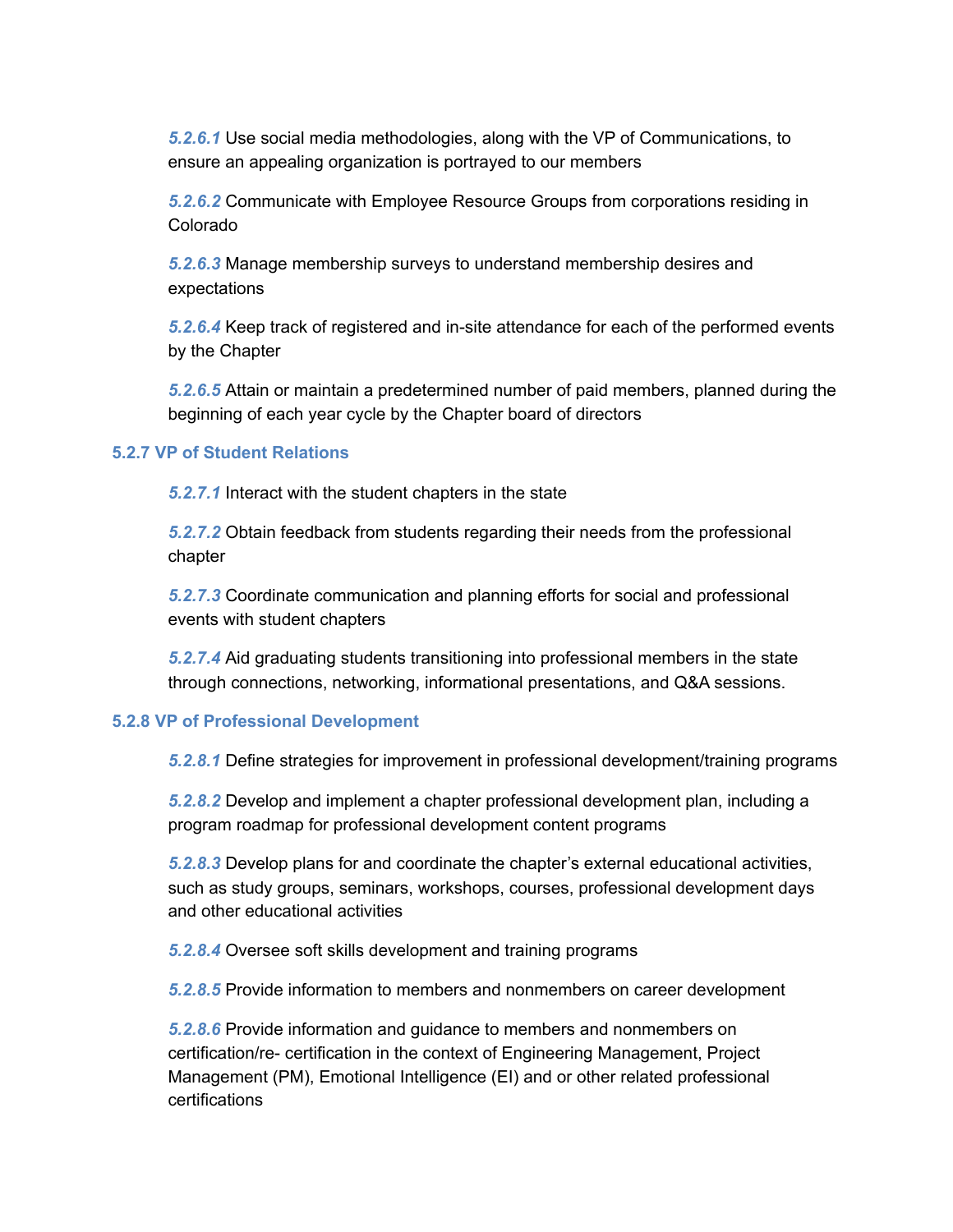*5.2.8.7* Incorporate feedback, suggestions and recommendations as necessary to enhance effectiveness and value delivered to the audience and chapter regarding the contents of programs

*5.2.8.8* Recommend, develop and deliver education materials, courses, presentations and sessions

*5.2.8.9* Incorporate feedback, suggestions and recommendations as necessary to enhance effectiveness and value delivered to the audience and chapter as they relate to the logistics of events/programs particular to professional development

# **Article 6: Elections and Term of Office**

**6.1 The Elections Committee** The election of the Chapter Officers shall be organized and directed by the Elections Committee. The actions of the Committee must be impartial and fair to all the candidates. The Committee will prepare ballots to be distributed to all eligible regular and associate members to vote for the Chapter Officers according to policies and procedures established by the Chapter. The Elections Committee shall notify the membership in a timely manner of the open offices and solicit nomination for candidates as prescribed below.

**6.2 Nominations and Eligibility** The President and the EBOD consisting of the hour administrative positions shall be elected by a vote of eligible members within the Chapter's jurisdiction. Each candidate must have been an official SHPE Professional member for at least ONE fiscal year in order to be nominated. A candidate may nominate him/herself with a petition and one (1) signature from regular members or may nominate a candidate with a petition and one (1) signature from regular members. The names of the candidates must be submitted to the Elections Committee by their specified data.

**6.2.1 Voter Eligibility** Regular members may participate in the election process if their membership dues are paid as of the nominations meeting of the election year as determined by SHPE Nationals

**6.2.2 Candidate Eligibility** A Regular member is eligible to hold office if he/she:

*6.2.2.1* Meets the requirements as per Article 4

*6.2.2.2* Is a member in good standing as indicated by SHPE National

*6.2.2.3* Only prior serving members of the EBOD are eligible for the office of President

#### **6.2.3 Election of Officers**

*6.2.3.1* The ballots shall be collected and counted by the Elections Committee at the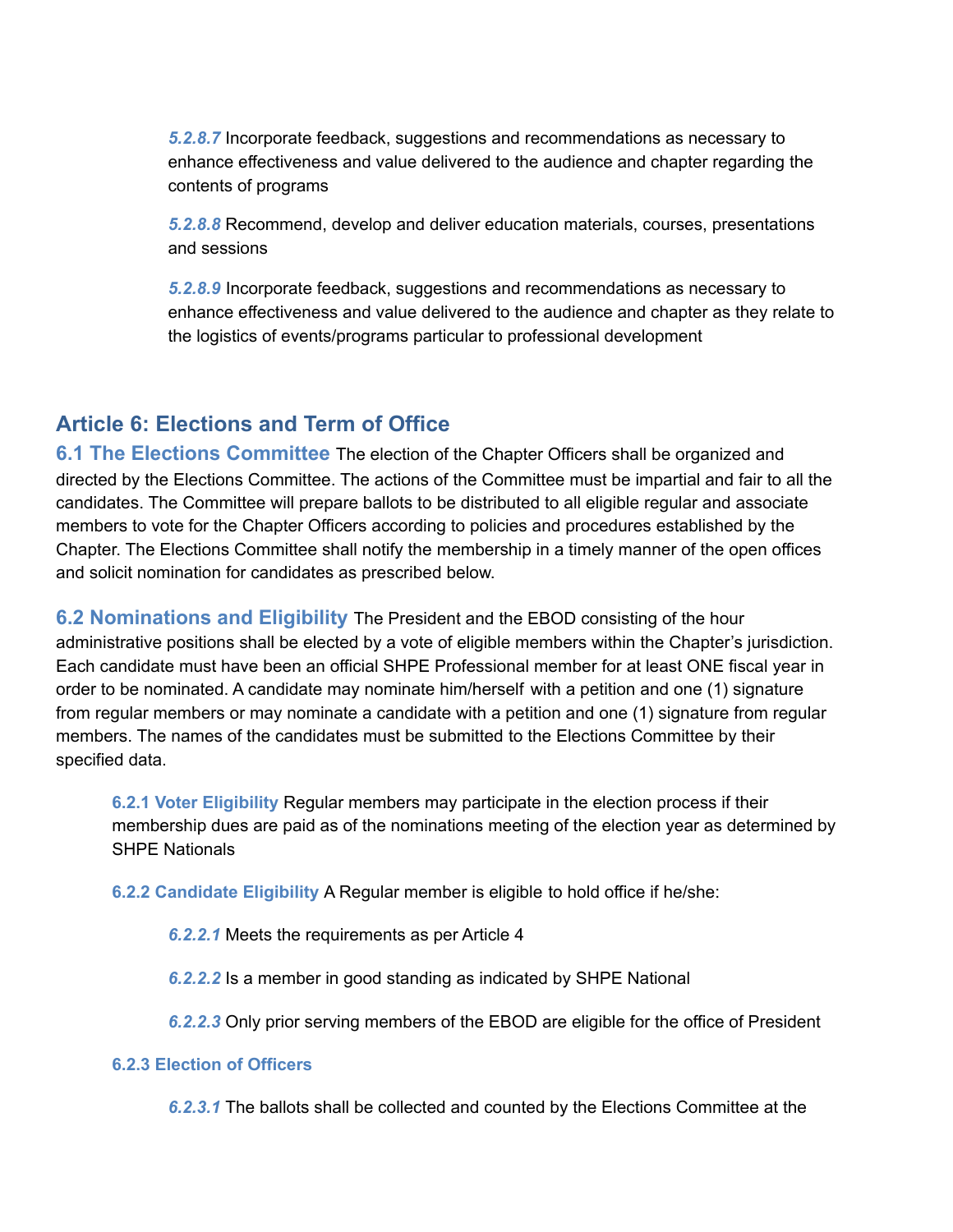Annual Election Meeting to be specified by the Chapter

*6.2.3.2* Candidates receiving the majority of votes per office shall be declared the winners

**6.2.4 Duration of Term** The term of office shall be July 1- June 30

**6.2.5 Notice of Elections** A meeting notice shall be delivered by mail to all members not less than ten (10), or more than sixty (60) days prior to the meeting

**6.2.6 Removal from Elected EBOD** An EBOD member may be removed from office by a recall election for not fulfilling his/her duties as specified in Article 5 or by not being in good standing with SHPE National.

*6.2.6.1 Removal of EBOD Members* A candidate for recall can be nominated by submitting a petition to the President and a copy to any of the other officers on the EBOD. The petition must be signed by a minimum of 51% of the regular membership. The EBOD must appoint an ad hoc recall elections committee as soon as possible or no later than the next scheduled EBOD meeting after the petition is received by the officers. The recall election committee shall validate the petition signatures and upon validation a recall election will be organized and conducted within 30 days of the recall election committee's formation. A simple majority of the votes of regular members is necessary to recall any EBOD member.

*6.2.6.2 Terminated EBOD Members* Any EBOD member who has been recalled by the membership or whose membership has been terminated is automatically vacated from Chapter Office and from the EBOD and must surrender all materials belonging to the Chapter. A President who is recalled from office is not considered an Immediate Past President for the succeeding term.

**6.2.7 Vacancies** In the event of a vacancy in any office due to death, resignation, disqualification, or otherwise, the EBOD will notify the general membership of the vacancy within 2 weeks of the occurrence and await for responses regarding filling the vacancy for 2 weeks after the notification has been sent out. In the event that a member notifies interest in filling the vacancy, their eligibility shall be assessed according to Article 6, and upon being approved the EBOD will make a majority vote in order to elect a candidate to fill the vacant position. Once elected they shall take on all responsibilities for said role per Article 5 and be effectively recognized as an EBOD member.

*6.2.7.1 President Vacancy* In the event that the vacancy is that of the President, an acting EBOD member shall take up said position, effectively vacating their prior role; all within 2 weeks of the former President creating said vacancy. The newly vacated position shall then be handled according to section 6.2.7.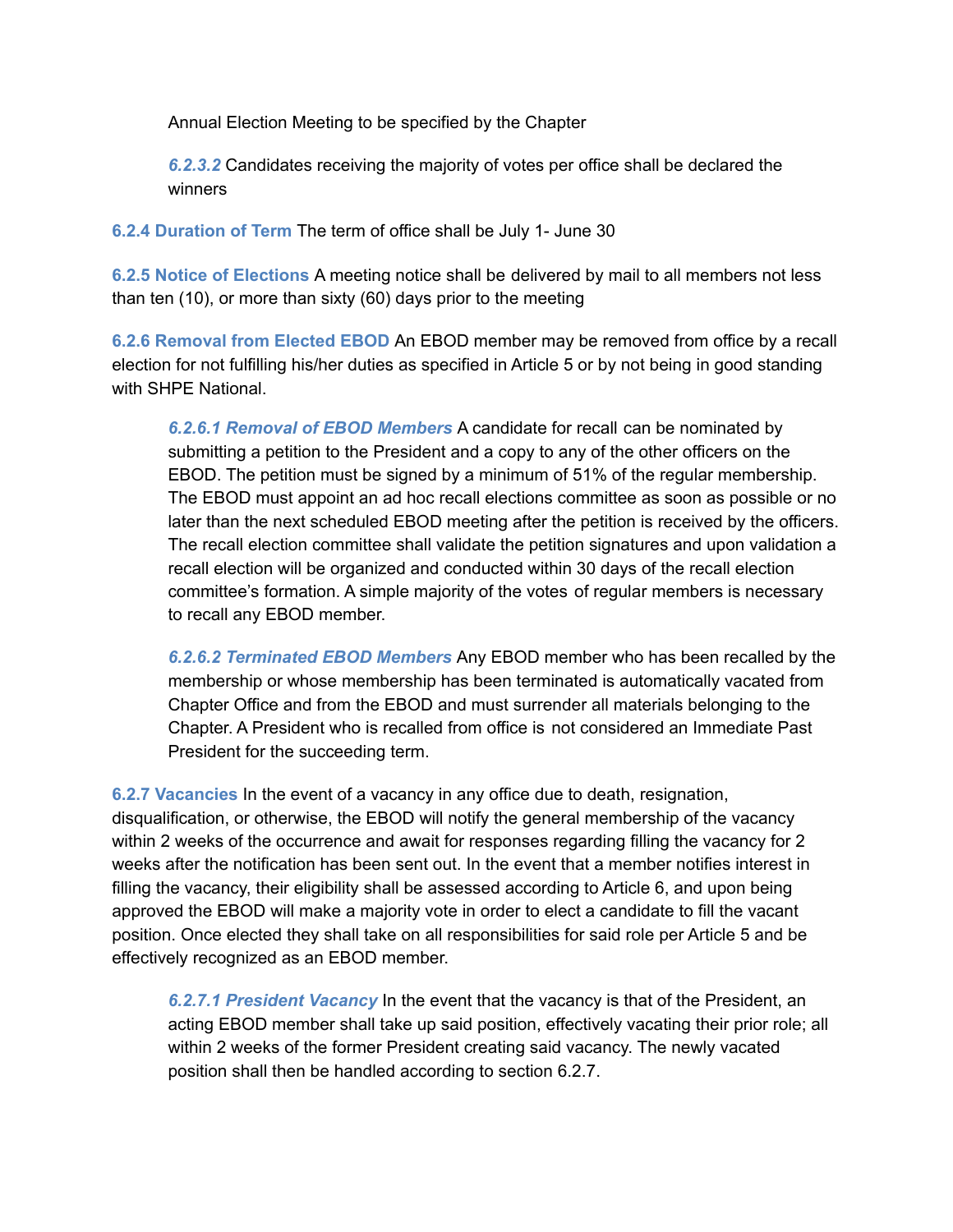*6.2.7.2 Extended Vacancy* In the event the vacancy is not filled within the timeline detailed in Section 6.2.7, the position shall remain vacant for the remainder of the term until a General Member chooses to take up said vacancy, in which case after their eligibility is approved per Article 6 they will be elected by a majority vote of the EBOD.

# **Article 7: Committees**

The EBOD shall have the power to establish any committee to conduct the business of the Chapter. The President may appoint, with EBOD concurrence, any member in good standing to chair such a committee. The assessment of need and creation of a committee should be through the EBOD and Presidents consent. A Board of Directors (BOD) shall be formed and consist of the five elected officers and all appointed committee chairpersons.

# **Article 8: Jurisdiction**

**8.1 Geographic Boundaries** The Chapter shall exercise its jurisdiction over the area included within the geographic boundaries of Colorado.

**8.2 Jurisdiction Changes** The Chapter's jurisdiction may be reduced in geographic size if new chapters evolve within Chapter jurisdiction and are officially approved and recognized by SHPE National. In this case, these areas or portions thereof that can best be served by the new chapter as determined by its members and shall be subject to jurisdiction transfer to the new chapter.

# **Article 9: Fiscal Year**

**9.1 Duration of Fiscal Year** The Fiscal Year of the Chapter shall begin on July 1<sup>st</sup> and end on June 30<sup>th</sup> of each year.

# **Article 10: Dues**

**10.1 Dues** Dues are as follows

**10.1.1** The amount of annual dues for each membership category shall be determined by SHPE National. Dues are to be paid directly to the Chapter. The Chapter will forward a portion of the dues to SHPE National per the current SHPE National policy.

**10.1.2** Dues shall be payable to the Chapter before the nominations meeting of each year.

**10.1.3** Members who send dues directly to National are responsible for notifying any member of the EBOD to insure inclusion in Chapter roster. This must be indicated to all members of the chapter.

# **Article 11: Meeting of Members**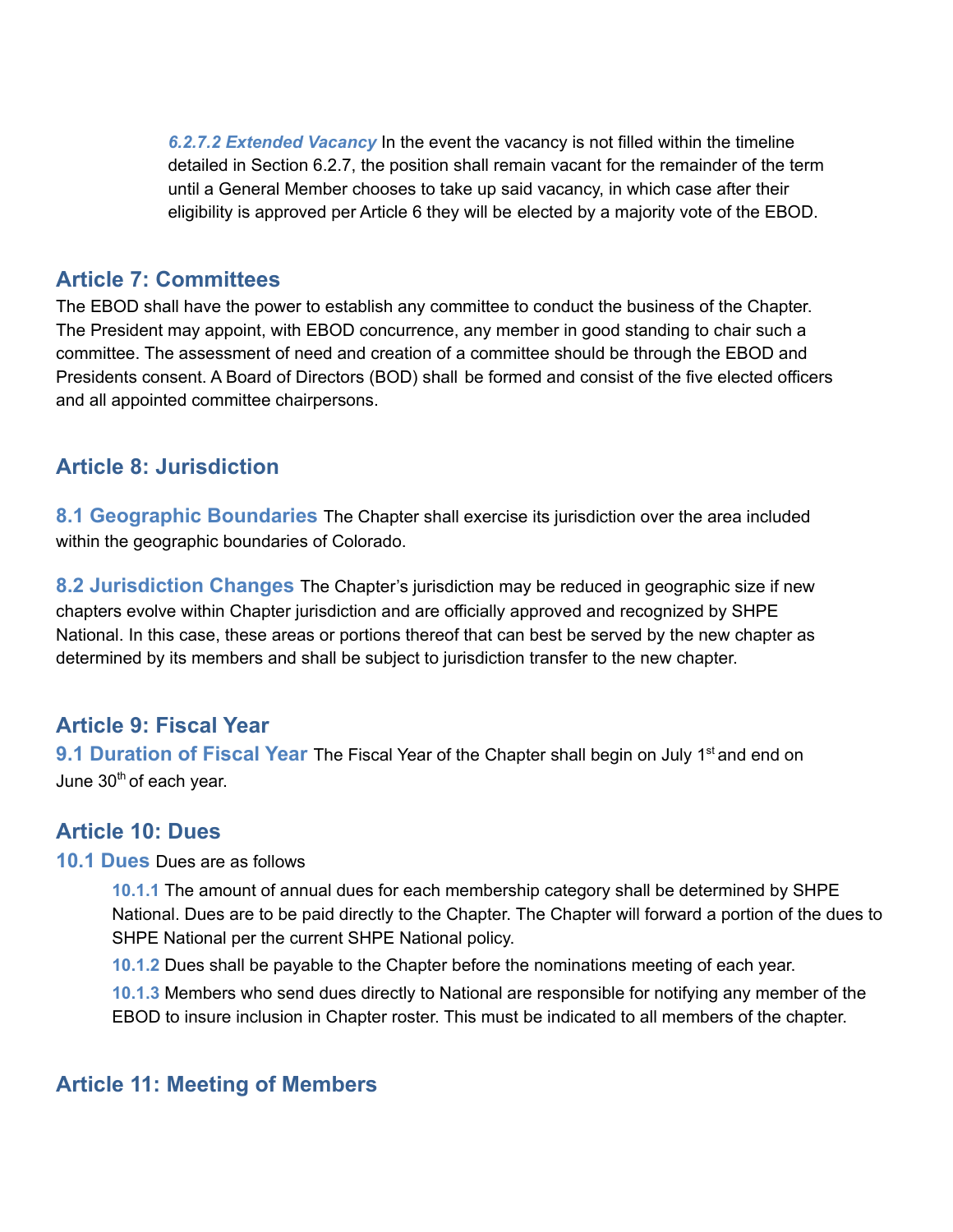**11.1 Quorum** To establish a quorum for a General, EBOD, or BOD meeting, not less than one half(1/2) of the individuals must be present. Voting issues shall be determined by majority vote of members present

**11.2 Annual Election Meeting** An Annual Election Meeting of the members shall be held in the month of April.

**11.3 General Meetings** At least three (3) general meetings shall be held each fiscal year, in addition to the Annual Election Meeting.

**11.4 EBOD/BOD Meetings** The EBOD/BOD shall meet at least every month during the fiscal year. Members may attend as non-voting observers.

**11.5 Special Meetings** The President or any member of the EBOD may call a special meeting of the Chapter general membership.

**11.6 Meeting Notice** A meeting notice shall be delivered to each member. The notice shall include the agenda, place, date, and time of the meeting and shall be delivered in writing or electronic form not less than ten (10) or more than thirty (30) days prior to the meeting.

**11.7 Meeting Rules** All meetings shall adhere to "Robert's Rules of Order." Only EBOD may vote on monetary issues.

### **Article 12: Assets**

In the event that the Chapter is dissolved, any assets acquired by the Chapter shall be disseminated to the governing SHPE Regional Vice-President, while assets belonging directly to SHPE, Inc., shall be returned.

# **Article 13: Donations**

The Chapter, a non-profit organization, may accept donations from corporations and other organizations and host fundraising banquets and events for Chapter programs and activities consistent with SHPE National policy.

### **Article 14: Liability of Members**

No member of the EBOD or Chapter shall be personally or otherwise liable for any debts, liabilities, and/or obligations of the Chapter.

# **Article 15: Amendments to the Constitution and Bylaws**

### **15.1 Amendment Procedure**

**15.1.1** A motion to amend the constitution must first be made, entertained, and approved by the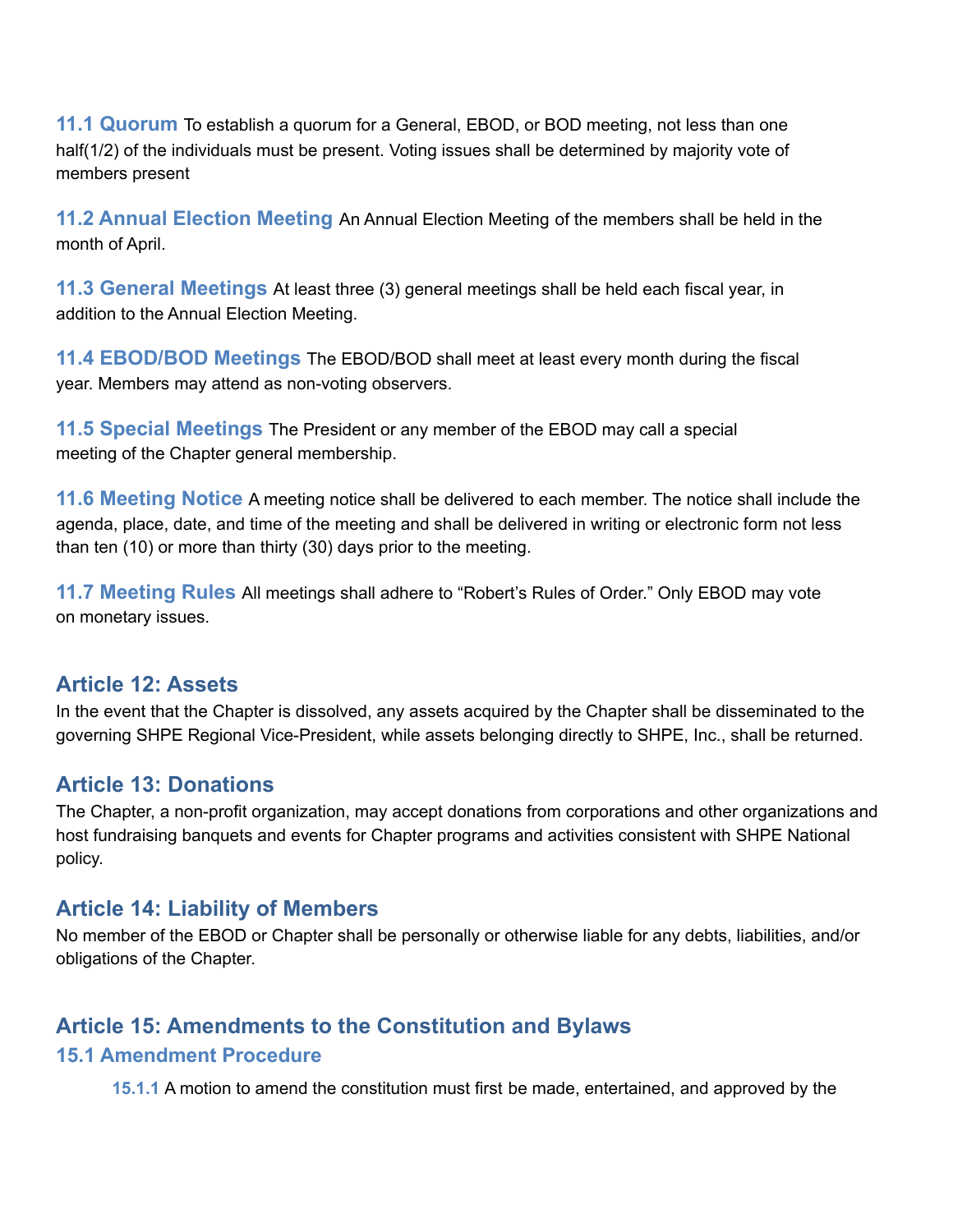EBOD.

**15.1.2** The proposed amendment, after EBOD approval, shall be submitted in writing to the VP of Communications for presentation to the regular membership at an annual or general meeting or by mail.

### **15.2 Chapter Approval**

**15.2.1** Chapter approval of proposed amendments shall be by a two-thirds (2/3) majority vote of Regular and Associate Members present at the general or special meeting at which proposed will be voted upon.

### **15.3 SHPE National Approval**

**15.3.1** After Chapter approval, proposed amendments shall be submitted to SHPE National Affairs Committee for final approval by the National Membership Coordinators.

### **15.4 Date of Effect**

**15.4.1** All amendments to this constitution shall become effective immediately after approval by the National Board of Directors.

# **Article 16: Nondiscriminatory Policy**

The Colorado Professional Chapter of the Society of Hispanic Professional Engineers does not and shall not discriminate on the basis of race, color, religion (creed), gender, gender expression, age, national origin (ancestry), disability, marital status, sexual orientation, or military status, in any of its activities or operations.